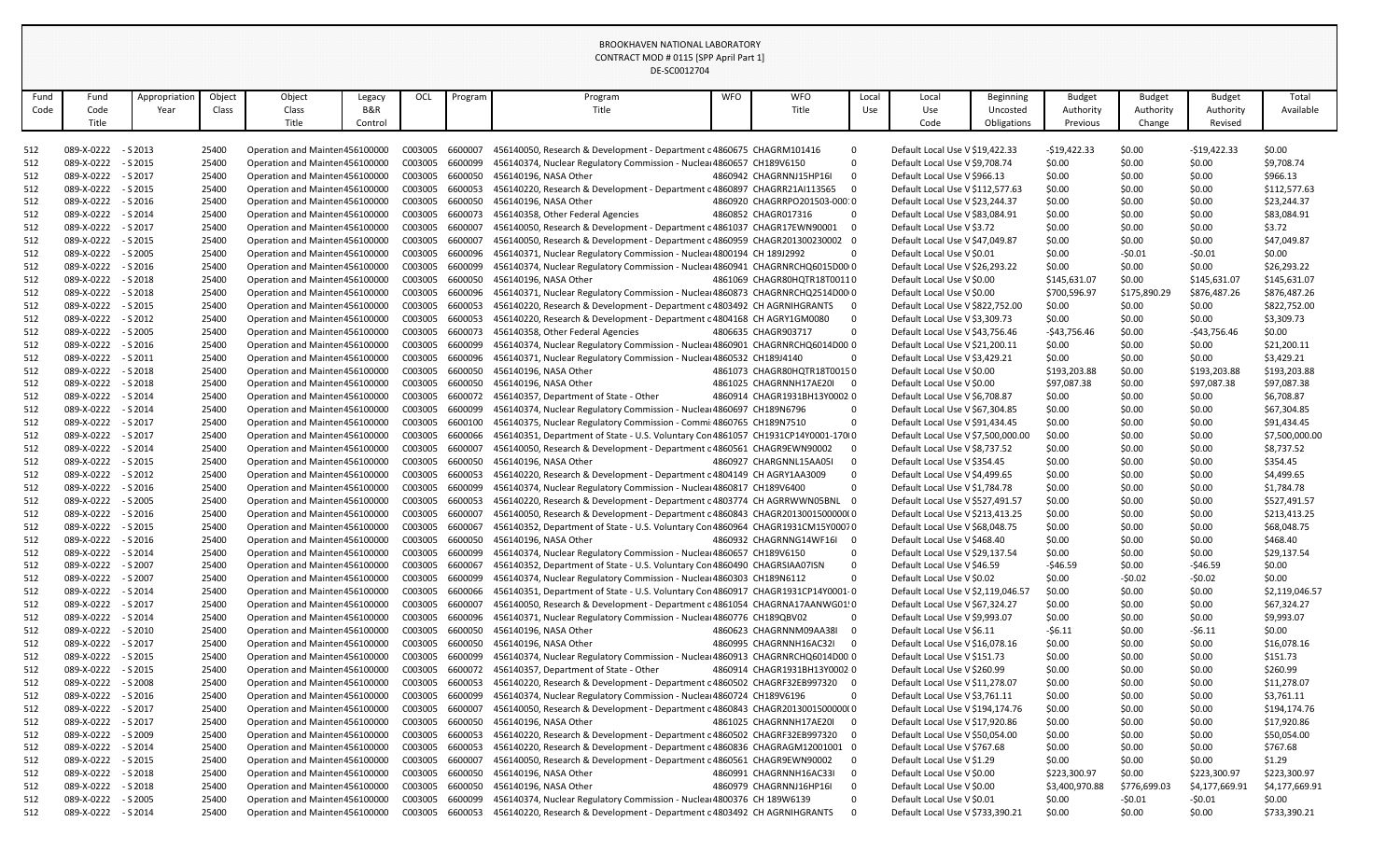| Fund | Fund                | Appropriation | Object | Object                          | Legacy  | OCL     | Program            | Program                                                                                        | <b>WFO</b> | <b>WFO</b>                                         | Local          | Local                              | <b>Beginning</b> | <b>Budget</b>  | <b>Budget</b> | <b>Budget</b>  | Total          |
|------|---------------------|---------------|--------|---------------------------------|---------|---------|--------------------|------------------------------------------------------------------------------------------------|------------|----------------------------------------------------|----------------|------------------------------------|------------------|----------------|---------------|----------------|----------------|
| Code | Code                | Year          | Class  | Class                           | B&R     |         |                    | Title                                                                                          |            | Title                                              | Use            | Use                                | Uncosted         | Authority      | Authority     | Authority      | Available      |
|      | Title               |               |        | Title                           | Control |         |                    |                                                                                                |            |                                                    |                | Code                               | Obligations      | Previous       | Change        | Revised        |                |
| 512  | 089-X-0222          | $-$ S 2017    | 25400  | Operation and Mainter 456100000 |         | C003005 | 6600053            | 456140220, Research & Development - Department c 4860902 CHAGRP41GM111244 0                    |            |                                                    |                | Default Local Use V \$2,656,305.43 |                  | \$0.00         | \$0.00        | \$0.00         | \$2,656,305.43 |
| 512  | 089-X-0222          | $-$ S 2017    | 25400  | Operation and Mainter 456100000 |         | C003005 | 6600099            | 456140374, Nuclear Regulatory Commission - Nuclear 4860901 CHAGRNRCHQ6014D00 0                 |            |                                                    |                | Default Local Use V \$34,951.46    |                  | \$0.00         | \$0.00        | \$0.00         | \$34,951.46    |
| 512  | 089-X-0222          | $-$ S 2005    | 25400  | Operation and Mainter 456100000 |         | C003005 | 6600053            | 456140220, Research & Development - Department c 4804155 CH AGRY1DA1029                        |            | - 0                                                |                | Default Local Use V \$108.32       |                  | $-5108.32$     | \$0.00        | $-5108.32$     | \$0.00         |
| 512  | 089-X-0222          | $-$ S 2016    | 25400  | Operation and Mainter 456100000 |         | C003005 | 6600099            | 456140374, Nuclear Regulatory Commission - Nuclear 4860894 CHAGRNRCHQ6014D00 0                 |            |                                                    |                | Default Local Use V \$144,163.11   |                  | \$0.00         | \$0.00        | \$0.00         | \$144,163.11   |
| 512  | 089-X-0222          | $-$ S 2013    | 25400  | Operation and Mainter 456100000 |         | C003005 | 6600007            | 456140050, Research & Development - Department c 4860561 CHAGR9EWN90002                        |            |                                                    |                | Default Local Use V \$11,621.01    |                  | \$0.00         | \$0.00        | \$0.00         | \$11,621.01    |
| 512  | 089-X-0222          | $-$ S 2005    | 25400  | Operation and Mainter 456100000 |         | C003005 | 6600066            | 456140351, Department of State - U.S. Voluntary Con 4806666 CHAGRRWWFO                         |            | - 0                                                |                | Default Local Use V \$394,234.20   |                  | \$0.00         | \$0.00        | \$0.00         | \$394,234.20   |
| 512  | 089-X-0222          | - S 2016      | 25400  | Operation and Mainter 456100000 |         | C003005 | 6600099            | 456140374, Nuclear Regulatory Commission - Nuclear 4860948 CHAGRNRCHQ6015D00r0                 |            |                                                    |                | Default Local Use V \$97,780.64    |                  | \$0.00         | \$0.00        | \$0.00         | \$97,780.64    |
| 512  | 089-X-0222          | - S 2013      | 25400  | Operation and Mainter 456100000 |         | C003005 | 6600007            | 456140050, Research & Development - Department c 4860849 CHAGR201300230000 0                   |            |                                                    |                | Default Local Use V \$2,007.03     |                  | \$0.00         | \$0.00        | \$0.00         | \$2,007.03     |
| 512  | 089-X-0222          | - S 2018      | 25400  | Operation and Mainter 456100000 |         | C003005 | 6600050            | 456140196, NASA Other                                                                          |            | 4860992 CHAGRNNA16BD59I<br>- 0                     |                | Default Local Use V \$0.00         |                  | \$103,461.17   | \$0.00        | \$103,461.17   | \$103,461.17   |
|      | 089-X-0222          | - S 2016      |        | Operation and Mainter 456100000 |         | C003005 |                    |                                                                                                |            | -0                                                 |                | Default Local Use V \$13,279.83    |                  |                | \$0.00        |                | \$13,279.83    |
| 512  | 089-X-0222          | $-$ S 2017    | 25400  | Operation and Mainter 456100000 |         | C003005 | 6600099<br>6600050 | 456140374, Nuclear Regulatory Commission - Nuclear 4860760 CH189N6980<br>456140196, NASA Other |            | 4860920 CHAGRRPO201503-00010                       |                | Default Local Use V \$38,834.95    |                  | \$0.00         | \$0.00        | \$0.00         | \$38,834.95    |
| 512  |                     |               | 25400  |                                 |         |         |                    |                                                                                                |            | 4860463 CHAGRNNJ07HC73I                            |                |                                    |                  | \$0.00         |               | \$0.00         |                |
| 512  | 089-X-0222          | - S 2011      | 25400  | Operation and Mainter 456100000 |         | C003005 | 6600050            | 456140196, NASA Other                                                                          |            | - 0                                                |                | Default Local Use V \$0.26         |                  | \$0.00         | \$0.00        | \$0.00         | \$0.26         |
| 512  | 089-X-0222          | - S 2014      | 25400  | Operation and Mainter 456100000 |         | C003005 | 6600007            | 456140050, Research & Development - Department c 4860850 CHAGR201300280000010                  |            |                                                    |                | Default Local Use V \$9,189.04     |                  | \$0.00         | \$0.00        | \$0.00         | \$9,189.04     |
| 512  | 089-X-0222          | - S 2016      | 25400  | Operation and Mainter 456100000 |         | C003005 | 6600050            | 456140196, NASA Other                                                                          |            | 4860745 CHAGRNNJ12HA64I<br>- 0                     |                | Default Local Use V \$6,224.31     |                  | \$0.00         | \$0.00        | \$0.00         | \$6,224.31     |
| 512  | 089-X-0222          | - S 2017      | 25400  | Operation and Mainter 456100000 |         | C003005 | 6600050            | 456140196, NASA Other                                                                          |            | 4860992 CHAGRNNA16BD59I<br>$\overline{0}$          |                | Default Local Use V \$5,637.57     |                  | \$0.00         | \$0.00        | \$0.00         | \$5,637.57     |
| 512  | 089-X-0222          | $-$ S 2017    | 25400  | Operation and Mainter 456100000 |         | C003005 | 6600099            | 456140374, Nuclear Regulatory Commission - Nuclear 4860911 CHAGRNRCHQ6014D00.0                 |            |                                                    |                | Default Local Use V \$197,511.28   |                  | \$0.00         | \$0.00        | \$0.00         | \$197,511.28   |
| 512  | 089-X-0222          | $-$ S 2012    | 25400  | Operation and Mainter 456100000 |         | C003005 | 6600053            | 456140220, Research & Development - Department c 4860792 CHAGRAAA12001001 0                    |            |                                                    |                | Default Local Use V \$35,616.06    |                  | \$0.00         | \$0.00        | \$0.00         | \$35,616.06    |
| 512  | 089-X-0222          | $-$ S 2016    | 25400  | Operation and Mainter 456100000 |         | C003005 | 6600066            | 456140351, Department of State - U.S. Voluntary Con 4860970 CHAGR1931CP14Y0001 0               |            |                                                    |                | Default Local Use V \$2,970,697.61 |                  | \$0.00         | \$0.00        | \$0.00         | \$2,970,697.61 |
| 512  | 089-X-0222          | - S 2007      | 25400  | Operation and Mainter 456100000 |         | C003005 | 6600050            | 456140196, NASA Other                                                                          |            | 4860316 CHAGRNNJ05HE71I<br>$\overline{\mathbf{0}}$ |                | Default Local Use V \$20,870.32    |                  | \$0.00         | \$0.00        | \$0.00         | \$20,870.32    |
| 512  | 089-X-0222          | $-$ S 2013    | 25400  | Operation and Mainter 456100000 |         | C003005 | 6600066            | 456140351, Department of State - U.S. Voluntary Con 4860844 CHAGRSIAA13ISNMNSA0                |            |                                                    |                | Default Local Use V \$517,499.83   |                  | \$0.00         | \$0.00        | \$0.00         | \$517,499.83   |
| 512  | 089-X-0222          | - S 2016      | 25400  | Operation and Mainter 456100000 |         | C003005 | 6600053            | 456140220, Research & Development - Department c 4803492 CH AGRNIHGRANTS 0                     |            |                                                    |                | Default Local Use V \$455,077.00   |                  | \$0.00         | \$0.00        | \$0.00         | \$455,077.00   |
| 512  | 089-X-0222          | - S 2016      | 25400  | Operation and Mainter 456100000 |         | C003005 | 6600066            | 456140351, Department of State - U.S. Voluntary Con 4861012 CHAGR1931CP14Y0001-0               |            |                                                    |                | Default Local Use V \$5,251,928.11 |                  | \$0.00         | \$0.00        | \$0.00         | \$5,251,928.11 |
| 512  | 089-X-0222          | $-$ S 2016    | 25400  | Operation and Mainter 456100000 |         | C003005 | 6600099            | 456140374, Nuclear Regulatory Commission - Nuclear 4860912 CHAGRNRCHQ6014D00.0                 |            |                                                    |                | Default Local Use V \$2,678.74     |                  | \$0.00         | \$0.00        | \$0.00         | \$2,678.74     |
| 512  | 089-X-0222          | - S 2015      | 25400  | Operation and Mainter 456100000 |         | C003005 | 6600099            | 456140374, Nuclear Regulatory Commission - Nuclear 4860622 CH189N6859                          |            | -0                                                 |                | Default Local Use V \$561.39       |                  | \$0.00         | \$0.00        | \$0.00         | \$561.39       |
| 512  | 089-X-0222          | $-$ S 2017    | 25400  | Operation and Mainter 456100000 |         | C003005 | 6600099            | 456140374, Nuclear Regulatory Commission - Nuclear 4860947 CHAGRNRCHQ6015D00 0                 |            |                                                    |                | Default Local Use V \$1,430.36     |                  | \$0.00         | \$0.00        | \$0.00         | \$1,430.36     |
| 512  | 089-X-0222          | $-$ S 2016    | 25400  | Operation and Mainter 456100000 |         | C003005 | 6600096            | 456140371, Nuclear Regulatory Commission - Nuclear 4860773 CH189QBI02                          |            |                                                    | $\mathbf{0}$   | Default Local Use V \$763.41       |                  | \$0.00         | \$0.00        | \$0.00         | \$763.41       |
| 512  | 089-X-0222          | $-$ S 2011    | 25400  | Operation and Mainter 456100000 |         | C003005 | 6600050            | 456140196, NASA Other                                                                          |            | 4860467 CHAGRNNJ07HE78I<br>- 0                     |                | Default Local Use V \$360,508.07   |                  | \$0.00         | \$0.00        | \$0.00         | \$360,508.07   |
| 512  | 089-X-0222          | $-$ S 2015    | 25400  | Operation and Mainter 456100000 |         | C003005 | 6600099            | 456140374, Nuclear Regulatory Commission - Nuclear 4860894 CHAGRNRCHQ6014D00 0                 |            |                                                    |                | Default Local Use V \$85,351.58    |                  | \$0.00         | \$0.00        | \$0.00         | \$85,351.58    |
| 512  | 089-X-0222          | - S 2017      | 25400  | Operation and Mainter 456100000 |         | C003005 | 660000             | 456140050, Research & Development - Department c 4861041 CHAGR2017NWSDISSDC0                   |            |                                                    |                | Default Local Use V \$109.78       |                  | \$0.00         | \$0.00        | \$0.00         | \$109.78       |
| 512  | 089-X-0222          | $-$ S 2013    | 25400  | Operation and Mainter 456100000 |         | C003005 | 6600053            | 456140220, Research & Development - Department c 4860794 CHAGRAGM12002001 0                    |            |                                                    |                | Default Local Use V \$135,011.94   |                  | \$0.00         | \$0.00        | \$0.00         | \$135,011.94   |
| 512  | 089-X-0222          | $-$ S 2017    | 25400  | Operation and Mainter 456100000 |         | C003005 | 6600069            | 456140354, U.S. Agency For International Developme 4860930 CHAGRAIDOFDAP150000                 |            |                                                    |                | Default Local Use V \$493,602.93   |                  | \$0.00         | \$0.00        | \$0.00         | \$493,602.93   |
| 512  | 089-X-0222          | - S 2005      | 25400  | Operation and Mainter 456100000 |         | C003005 | 6600099            | 456140374, Nuclear Regulatory Commission - Nuclear 4800324 CH 189L2590                         |            |                                                    | 0              | Default Local Use V \$133.81       |                  | \$0.00         | $-5133.81$    | $-5133.81$     | \$0.00         |
| 512  | 089-X-0222          | - S 2008      | 25400  | Operation and Mainter 456100000 |         | C003005 | 6600007            | 456140050, Research & Development - Department c 4802949 CH AGRM32399                          |            |                                                    | $\mathbf 0$    | Default Local Use V \$509,058.59   |                  | \$0.00         | \$0.00        | \$0.00         | \$509,058.59   |
| 512  | 089-X-0222          | - S 2009      | 25400  | Operation and Mainter 456100000 |         | C003005 | 6600067            | 456140352, Department of State - U.S. Voluntary Con 4860553 CHAGRSIAA08ISN                     |            | $\Omega$                                           |                | Default Local Use V \$39.54        |                  | $-539.54$      | \$0.00        | $-539.54$      | \$0.00         |
| 512  | 089-X-0222          | $-$ S 2013    | 25400  | Operation and Mainter 456100000 |         | C003005 | 6600067            | 456140352, Department of State - U.S. Voluntary Con 4860796 CHAGRSIAA12ISNCTR010               |            |                                                    |                | Default Local Use V \$19.78        |                  | \$0.00         | \$0.00        | \$0.00         | \$19.78        |
|      | 089-X-0222          | $-$ S 2017    | 25400  | Operation and Mainter 456100000 |         | C003005 | 6600050            | 456140196, NASA Other                                                                          |            | 4860991 CHAGRNNH16AC33I<br>- 0                     |                | Default Local Use V \$86,256.88    |                  | \$0.00         | \$0.00        | \$0.00         | \$86,256.88    |
| 512  |                     |               |        |                                 |         |         |                    |                                                                                                |            |                                                    |                |                                    |                  |                |               |                |                |
| 512  | 089-X-0222          | - S 2018      | 25400  | Operation and Mainter 456100000 |         | C003005 | 6600050            | 456140196, NASA Other                                                                          |            | 4860942 CHAGRNNJ15HP16I<br>- 0                     |                | Default Local Use V \$0.00         |                  | \$66,679.61    | \$0.00        | \$66,679.61    | \$66,679.61    |
| 512  | 089-X-0222          | - S 2005      | 25400  | Operation and Mainter 456100000 |         | C003005 | 6600073            | 456140358, Other Federal Agencies                                                              |            | 4806667 CHAGRS03717<br>-0                          |                | Default Local Use V \$166.79       |                  | $-$166.79$     | \$0.00        | $-$166.79$     | \$0.00         |
| 512  | 089-X-0222 - S 2016 |               | 25400  | Operation and Mainter 456100000 |         | C003005 | 6600050            | 456140196, NASA Other                                                                          |            | 4860957 CHAGRNNL15AA13I<br>- 0                     |                | Default Local Use V \$1,554.98     |                  | \$0.00         | \$0.00        | \$0.00         | \$1,554.98     |
| 512  | 089-X-0222 - S 2014 |               | 25400  | Operation and Mainter 456100000 |         | C003005 | 6600073            | 456140358, Other Federal Agencies                                                              |            | 3011110 CRAGRS-OES-10-IAA-00.0                     |                | Default Local Use V \$121.25       |                  | \$0.00         | \$0.00        | \$0.00         | \$121.25       |
| 512  | 089-X-0222          | $-52012$      | 25400  | Operation and Mainter 456100000 |         | C003005 | 6600053            | 456140220, Research & Development - Department c 4860788 CHAGR12FED1204064 0                   |            |                                                    |                | Default Local Use V \$152,272.29   |                  | \$0.00         | \$0.00        | \$0.00         | \$152,272.29   |
| 512  | 089-X-0222          | - S 2014      | 25400  | Operation and Mainter 456100000 |         | C003005 | 660006             | 456140352, Department of State - U.S. Voluntary Con 4860918 CHAGR1931CM14Y00040                |            |                                                    |                | Default Local Use V \$158.82       |                  | \$0.00         | \$0.00        | \$0.00         | \$158.82       |
| 512  | 089-X-0222          | $-52012$      | 25400  | Operation and Mainter 456100000 |         | C003005 | 6600033            | 456140124, DNA - Other                                                                         |            | 4860786 CHAGR100274341<br>- 0                      |                | Default Local Use V \$200,507.89   |                  | $-5200,507.89$ | \$0.00        | $-$200,507.89$ | \$0.00         |
| 512  | 089-X-0222          | $-$ S 2014    | 25400  | Operation and Mainter 456100000 |         | C003005 | 6600072            | 456140357, Department of State - Other                                                         |            | 3010549 CRAGRS-OES-09-IAA-00.0                     |                | Default Local Use V \$211.96       |                  | \$0.00         | $-5211.96$    | $-5211.96$     | \$0.00         |
| 512  | 089-X-0222          | $-$ S 2017    | 25400  | Operation and Mainter 456100000 |         | C003005 | 6600096            | 456140371, Nuclear Regulatory Commission - Nuclear 4860873 CHAGRNRCHQ2514D00r0                 |            |                                                    |                | Default Local Use V \$1,393,376.16 |                  | $-5577.31$     | \$0.00        | $-5577.31$     | \$1,392,798.85 |
| 512  | 089-X-0222          | $-$ S 2017    | 25400  | Operation and Mainter 456100000 |         | C003005 | 6600050            | 456140196, NASA Other                                                                          |            | 4860979 CHAGRNNJ16HP16I<br>$\overline{\mathbf{0}}$ |                | Default Local Use V \$4,990,353.90 |                  | \$0.00         | \$0.00        | \$0.00         | \$4,990,353.90 |
| 512  | 089-X-0222          | $-$ S 2018    | 25400  | Operation and Mainter 456100000 |         | C003005 | 6600007            | 456140050, Research & Development - Department c 4860850 CHAGR201300280000010                  |            |                                                    |                | Default Local Use V \$0.00         |                  | \$436,893.21   | \$0.00        | \$436,893.21   | \$436,893.21   |
| 512  | 089-X-0222          | $-52018$      | 25400  | Operation and Mainter 456100000 |         | C003005 | 6600050            | 456140196, NASA Other                                                                          |            | 4860932 CHAGRNNG14WF16I 0                          |                | Default Local Use V \$0.00         |                  | \$14,563.11    | \$0.00        | \$14,563.11    | \$14,563.11    |
| 910  | 089-X-0240          | - V 2017      | 25400  | Operation and Mainter 456100000 |         | C003005 | 6600072            | 456140357, Department of State - Other                                                         |            | 4860787 CHAGRSIAA1213ISNNAI0                       |                | Default Local Use V \$0.01         |                  | \$0.00         | \$0.00        | \$0.00         | \$0.01         |
| 910  | 089-X-0240          | - V 2014      | 25400  | Operation and Mainter 456100000 |         | C003005 | 6600084            | 45614036B, Science and Technology - Other                                                      |            | 4841247 CHAGRHSHQDC10X005!0                        |                | Default Local Use V \$4,212.25     |                  | \$0.00         | \$0.00        | \$0.00         | \$4,212.25     |
| 910  | 089-X-0240          | - V 2014      | 25400  | Operation and Mainter 456100000 |         | C003005 | 6600072            | 456140357, Department of State - Other                                                         |            | 4860787 CHAGRSIAA1213ISNNAI0                       |                | Default Local Use V \$729.56       |                  | \$0.00         | \$0.00        | \$0.00         | \$729.56       |
| 910  | 089-X-0240          | $-$ V 2015    | 25400  | Operation and Mainter 456100000 |         | C003005 | 6600014            | 456140075, Army - Other                                                                        |            | 4860884 CHAGRW74RDV411256(0                        |                | Default Local Use V \$97,087.38    |                  | \$0.00         | \$0.00        | \$0.00         | \$97,087.38    |
| 910  | 089-X-0240          | - V 2014      | 25400  | Operation and Mainter 456100000 |         | C003005 | 6600084            | 45614036B, Science and Technology - Other                                                      |            | 4860789 CHAGRHSHQDC12X00340                        |                | Default Local Use V \$4,403.81     |                  | \$0.00         | \$0.00        | \$0.00         | \$4,403.81     |
| 910  | 089-X-0240          | $-$ V 2015    | 25400  | Operation and Mainter 456100000 |         | C003005 | 6600084            | 45614036B, Science and Technology - Other                                                      |            | 4860847 CHAGRHSHQDC13X002:0                        |                | Default Local Use V \$34,200.86    |                  | \$0.00         | \$0.00        | \$0.00         | \$34,200.86    |
| 910  | 089-X-0240          | - V 2014      | 25400  | Operation and Mainter 456100000 |         | C003005 | 6600014            | 456140075, Army - Other                                                                        |            | 4860885 CHAGR10512931                              | $\overline{0}$ | Default Local Use V \$1,650.49     |                  | \$0.00         | \$0.00        | \$0.00         | \$1,650.49     |
| 910  | 089-X-0240          | $- V 2014$    | 25400  | Operation and Mainter 456100000 |         | C003005 | 6600084            | 45614036B, Science and Technology - Other                                                      |            | 4860915 CHAGRHSHQPM14X002 0                        |                | Default Local Use V \$11,352.52    |                  | \$0.00         | \$0.00        | \$0.00         | \$11,352.52    |
| 910  | 089-X-0240          | $- V 2014$    | 25400  | Operation and Mainter 456100000 |         | C003005 | 6600014            | 456140075, Army - Other                                                                        |            | 4860884 CHAGRW74RDV4112560                         |                | Default Local Use V \$131,126.99   |                  | \$0.00         | \$0.00        | \$0.00         | \$131,126.99   |
| 1055 | 089-X-0243          | $-$ C 2016    | 25400  | Operation and Mainter 456100000 |         | C003005 | 6600040            | 456140142, Other DOD Agencies - Other                                                          |            | 4861013 CHAGRNID8G16196GS20                        |                | Default Local Use V \$100,000.00   |                  | \$0.00         | \$0.00        | \$0.00         | \$100,000.00   |
|      |                     |               |        |                                 |         |         |                    |                                                                                                |            |                                                    |                |                                    |                  |                |               |                |                |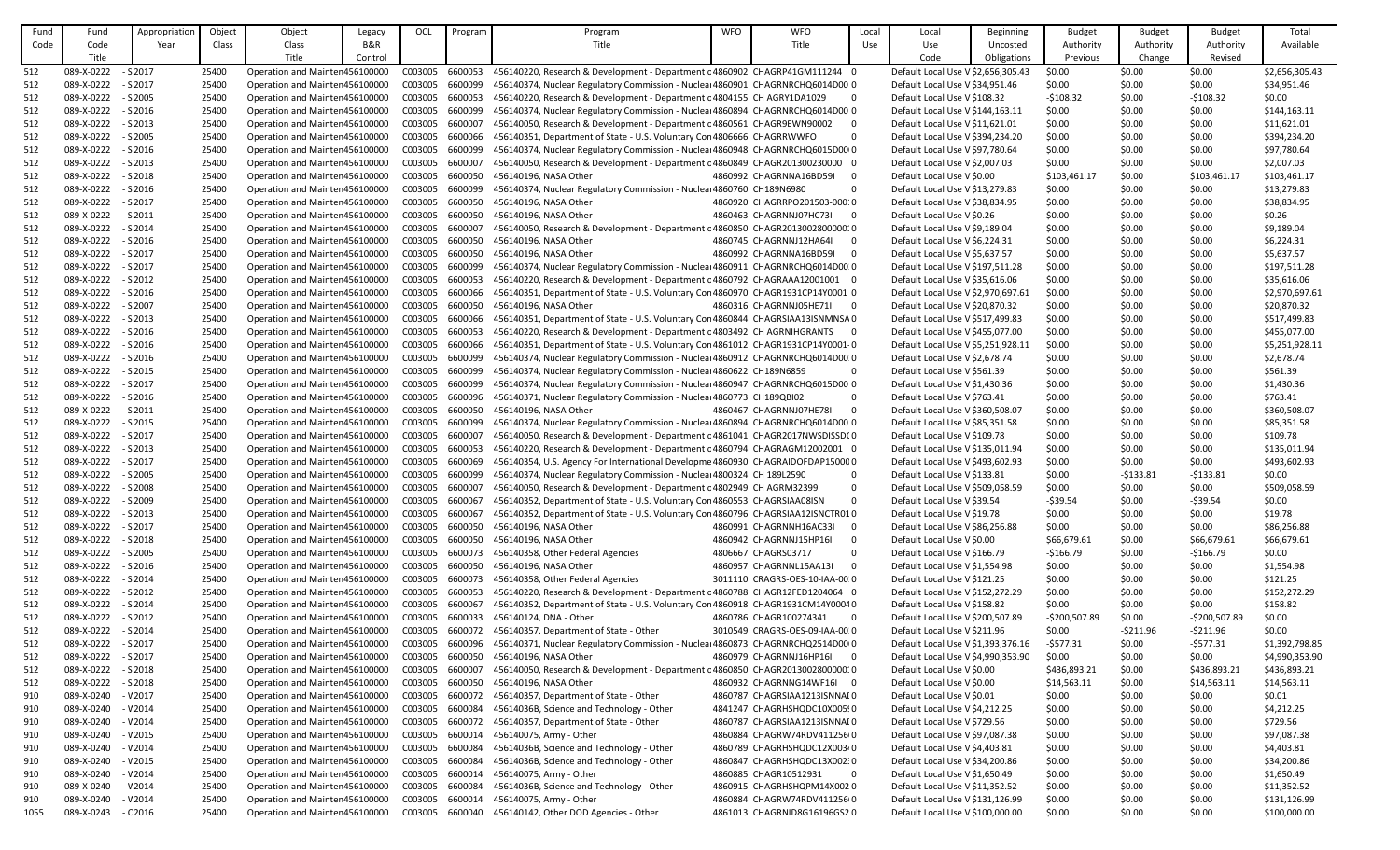| Fund        | Fund                                     | Appropriation                                           | Object | Object                          | Legacy  | OCL     | Program | Program                                   | <b>WFO</b> | <b>WFO</b>                        | Local          | Local                              | Beginning                      | <b>Budget</b>                                                    | <b>Budget</b>  | <b>Budget</b>  | Total           |
|-------------|------------------------------------------|---------------------------------------------------------|--------|---------------------------------|---------|---------|---------|-------------------------------------------|------------|-----------------------------------|----------------|------------------------------------|--------------------------------|------------------------------------------------------------------|----------------|----------------|-----------------|
| Code        | Code                                     | Year                                                    | Class  | Class                           | B&R     |         |         | Title                                     |            | Title                             | Use            | Use                                | Uncosted                       | Authority                                                        | Authority      | Authority      | Available       |
|             | Title                                    |                                                         |        | Title                           | Control |         |         |                                           |            |                                   |                | Code                               | Obligations                    | Previous                                                         | Change         | Revised        |                 |
| 1055        | 089-X-0243                               | $-$ C 2017                                              | 25400  | Operation and Mainter 456100000 |         | C003005 | 6600084 | 45614036B, Science and Technology - Other |            | 4861051 CHAGRHSHQPM17X0020        |                | Default Local Use V \$105,000.00   |                                | \$0.00                                                           | \$0.00         | \$0.00         | \$105,000.00    |
| 1055        | 089-X-0243                               | $-$ C 2015                                              | 25400  | Operation and Mainter 456100000 |         | C003005 | 6600084 | 45614036B, Science and Technology - Other |            | 4860960 CHAGRHSHQDC15X00140       |                | Default Local Use V \$220,841.38   |                                | \$0.00                                                           | \$0.00         | \$0.00         | \$220,841.38    |
| 1055        | 089-X-0243                               | $-$ C 2018                                              | 25400  | Operation and Mainter 456100000 |         | C003005 | 6600040 | 456140142, Other DOD Agencies - Other     |            | 4861082 CHAGREAOC0038769 0        |                | Default Local Use V \$0.00         |                                | \$0.00                                                           | \$15,000.00    | \$15,000.00    | \$15,000.00     |
| 1055        | 089-X-0243                               | $-$ C 2016                                              | 25400  | Operation and Mainter 456100000 |         | C003005 | 6600084 | 45614036B, Science and Technology - Other |            | 4861008 CHAGRHSHQDN16X000.0       |                | Default Local Use V \$25,000.00    |                                | \$0.00                                                           | \$0.00         | \$0.00         | \$25,000.00     |
| 1055        | 089-X-0243                               | $-$ C 2009                                              | 25400  | Operation and Mainter 456100000 |         | C003005 | 6600020 | 456140086, Navy - Other                   |            | 4860535 CHAGRN0001408IP20090      |                | Default Local Use V \$1.63         |                                | \$0.00                                                           | $-51.63$       | $-51.63$       | \$0.00          |
| 1055        | 089-X-0243                               | $-$ C 2015                                              | 25400  | Operation and Mainter 456100000 |         | C003005 | 6600084 | 45614036B, Science and Technology - Other |            | 4860933 CHAGRHSHQPM15X000 0       |                | Default Local Use V \$2,147.71     |                                | \$0.00                                                           | \$0.00         | \$0.00         | \$2,147.71      |
| 1055        | 089-X-0243                               | $-$ C 2016                                              | 25400  | Operation and Mainter 456100000 |         | C003005 | 6600084 | 45614036B, Science and Technology - Other |            | 4860997 CHAGRHSHQPM16X0000        |                | Default Local Use V \$73,555.62    |                                | \$0.00                                                           | \$0.00         | \$0.00         | \$73,555.62     |
| 1055        | 089-X-0243                               | $-$ C 2017                                              | 25400  | Operation and Mainter 456100000 |         | C003005 | 6600084 | 45614036B, Science and Technology - Other |            | 4861049 CHAGRHSHQPM17X0010        |                | Default Local Use V \$10,281.56    |                                | \$0.00                                                           | \$0.00         | \$0.00         | \$10,281.56     |
| 1055        | 089-X-0243                               | $-$ C 2016                                              | 25400  | Operation and Mainter 456100000 |         | C003005 | 6600084 | 45614036B, Science and Technology - Other |            | 4860994 CHAGRHSHQPM16X000 0       |                | Default Local Use V \$2,561.17     |                                | \$0.00                                                           | \$0.00         | \$0.00         | \$2,561.17      |
| 1055        | 089-X-0243                               | $-$ C 2012                                              | 25400  | Operation and Mainter 456100000 |         | C003005 | 6600084 | 45614036B, Science and Technology - Other |            | 4860789 CHAGRHSHQDC12X00340       |                | Default Local Use V \$1,561.80     |                                | \$0.00                                                           | \$0.00         | \$0.00         | \$1,561.80      |
| 1055        | 089-X-0243                               | $-$ C 2017                                              | 25400  | Operation and Mainter 456100000 |         | C003005 | 6600084 | 45614036B, Science and Technology - Other |            | 4861002 CHAGRHSHQPM16X0010        |                | Default Local Use V \$9,013.25     |                                | $-59,013.25$                                                     | \$0.00         | $-59,013.25$   | \$0.00          |
| 1055        | 089-X-0243                               | $-$ C 2015                                              | 25400  | Operation and Mainter 456100000 |         | C003005 | 6600084 | 45614036B, Science and Technology - Other |            | 4842545 CHAGRHSHQPM15X0010        |                | Default Local Use V \$2,702.32     |                                | \$0.00                                                           | \$0.00         | \$0.00         | \$2,702.32      |
| 1055        | 089-X-0243                               | $-$ C 2015                                              | 25400  | Operation and Mainter 456100000 |         | C003005 | 6600084 | 45614036B, Science and Technology - Other |            | 4860923 CHARGHSHQPM14X-0010       |                | Default Local Use V \$696.09       |                                | \$0.00                                                           | \$0.00         | \$0.00         | \$696.09        |
| 1055        | 089-X-0243                               | $-$ C 2010                                              | 25400  | Operation and Mainter 456100000 |         | C003005 | 6600040 | 456140142, Other DOD Agencies - Other     |            | 4860682 CHAGREAO10000008930       |                | Default Local Use V \$1,372.48     |                                | $-$1,372.48$                                                     | \$0.00         | $-51,372.48$   | \$0.00          |
| 1055        | 089-X-0243                               | $-$ C 2017                                              | 25400  | Operation and Mainter 456100000 |         | C003005 | 6600040 | 456140142, Other DOD Agencies - Other     |            | 4861055 CHAGRNCSC17007            | - 0            | Default Local Use V \$400,000.00   |                                | \$0.00                                                           | \$0.00         | \$0.00         | \$400,000.00    |
| 1055        | 089-X-0243                               | $-$ C 2012                                              | 25400  | Operation and Mainter 456100000 |         | C003005 | 6600084 | 45614036B, Science and Technology - Other |            | 4860643 CHAGRHSHQDC10X000(0       |                | Default Local Use V \$7,027.90     |                                | $-57,027.90$                                                     | \$0.00         | $-57,027.90$   | \$0.00          |
| 1055        | 089-X-0243                               | $-$ C 2018                                              | 25400  | Operation and Mainter 456100000 |         | C003005 | 6600040 | 456140142, Other DOD Agencies - Other     |            | 4861085 CHAGRNR78G17304GS(0       |                | Default Local Use V \$0.00         |                                | \$0.00                                                           | \$619,985.00   | \$619,985.00   | \$619,985.00    |
| 1055        | 089-X-0243                               | $-$ C 2015                                              | 25400  | Operation and Mainter 456100000 |         | C003005 | 6600014 | 456140075, Army - Other                   |            | 4860967 CHAGR10769280             | $\overline{0}$ | Default Local Use V \$243.43       |                                | \$0.00                                                           | \$0.00         | \$0.00         | \$243.43        |
| 1055        | 089-X-0243                               | $-$ C 2016                                              | 25400  | Operation and Mainter 456100000 |         | C003005 | 6600084 | 45614036B, Science and Technology - Other |            | 4860960 CHAGRHSHQDC15X001/0       |                | Default Local Use V \$90,000.00    |                                | \$0.00                                                           | \$0.00         | \$0.00         | \$90,000.00     |
| 1055        | 089-X-0243                               | $-$ C 2017                                              | 25400  | Operation and Mainter 456100000 |         | C003005 | 6600084 | 45614036B, Science and Technology - Other |            | 4861038 AGRHSHQPM17X00137 0       |                | Default Local Use V \$535.90       |                                | \$0.00                                                           | \$0.00         | \$0.00         | \$535.90        |
| 1055        | 089-X-0243                               | $-$ C 2018                                              | 25400  | Operation and Mainter 456100000 |         | C003005 | 6600040 | 456140142, Other DOD Agencies - Other     |            | 4861083 CHAGREAOC0038905 0        |                | Default Local Use V \$0.00         |                                | \$0.00                                                           | \$330,000.00   | \$330,000.00   | \$330,000.00    |
| 1055        | 089-X-0243                               | $-$ C 2017                                              | 25400  | Operation and Mainter 456100000 |         | C003005 | 6600084 | 45614036B, Science and Technology - Other |            | 4861024 CHAGRHSHQPM16X0020        |                | Default Local Use V \$40,000.00    |                                | \$0.00                                                           | \$0.00         | \$0.00         | \$40,000.00     |
| 1055        | 089-X-0243                               | $-$ C 2011                                              | 25400  | Operation and Mainter 456100000 |         | C003005 | 6600020 | 456140086, Navy - Other                   |            | 4860694 CHAGRN0001411IP20050      |                | Default Local Use V \$2,572.20     |                                | \$0.00                                                           | \$0.00         | \$0.00         | \$2,572.20      |
| 1055        | 089-X-0243                               | - C 2017                                                | 25400  | Operation and Mainter 456100000 |         | C003005 | 6600084 | 45614036B, Science and Technology - Other |            | 4861048 CHAGRHSHQPM17X0020        |                | Default Local Use V \$400,000.00   |                                | \$0.00                                                           | \$0.00         | \$0.00         | \$400,000.00    |
| 1055        | 089-X-0243                               | - C 2016                                                | 25400  | Operation and Mainter 456100000 |         | C003005 | 6600084 | 45614036B, Science and Technology - Other |            | 4842534 CHAGRHSHQDC15X001:0       |                | Default Local Use V \$21,555.93    |                                | \$0.00                                                           | \$0.00         | \$0.00         | \$21,555.93     |
| 1055        | 089-X-0243                               | $-$ C 2012                                              | 25400  | Operation and Mainter 456100000 |         | C003005 | 6600084 | 45614036B, Science and Technology - Other |            | 4860604 CHAGRHSHQDC09X006.0       |                | Default Local Use V \$20,000.00    |                                | \$0.00                                                           | \$0.00         | \$0.00         | \$20,000.00     |
| 1055        | 089-X-0243                               | $-$ C 2016                                              | 25400  | Operation and Mainter 456100000 |         | C003005 | 6600033 | 456140124, DNA - Other                    |            | 4861006 CHAGR1002721193           | $\overline{0}$ | Default Local Use V \$9,664.04     |                                | \$0.00                                                           | \$0.00         | \$0.00         | \$9,664.04      |
| 1055        | 089-X-0243                               | $-$ C 2018                                              | 25400  | Operation and Mainter 456100000 |         | C003005 | 6600109 | 456140063, Air Force - Other              |            | 4861078 CHAGRF4FBFP8012G10:0      |                | Default Local Use V \$0.00         |                                | \$97,087.38                                                      | \$0.00         | \$97,087.38    | \$97,087.38     |
| 1055        | 089-X-0243                               | $-$ C 2018                                              | 25400  | Operation and Mainter 456100000 |         | C003005 | 6600084 | 45614036B, Science and Technology - Other |            | 4861051 CHAGRHSHQPM17X0020        |                | Default Local Use V \$0.00         |                                | \$50,000.00                                                      | \$0.00         | \$50,000.00    | \$50,000.00     |
| 1055        | 089-X-0243                               | $-$ C 2017                                              | 25400  | Operation and Mainter 456100000 |         | C003005 | 6600084 | 45614036B, Science and Technology - Other |            | 4861005 CHAGRHSHQDN16X000 0       |                | Default Local Use V \$2,047,256.00 |                                | \$0.00                                                           | \$0.00         | \$0.00         | \$2,047,256.00  |
| 1055        | 089-X-0243                               | $-$ C 2011                                              | 25400  | Operation and Mainter 456100000 |         | C003005 | 6600084 | 45614036B, Science and Technology - Other |            | 4860604 CHAGRHSHQDC09X00620       |                | Default Local Use V \$25,454.80    |                                | \$0.00                                                           | \$0.00         | \$0.00         | \$25,454.80     |
| 1055        | 089-X-0243 - C 2016                      |                                                         | 25400  | Operation and Mainter 456100000 |         | C003005 | 6600084 | 45614036B, Science and Technology - Other |            | 4861005 CHAGRHSHQDN16X000 0       |                | Default Local Use V \$543,163.05   |                                | \$0.00                                                           | \$0.00         | \$0.00         | \$543,163.05    |
| 5489        | 089-16/17-0321 2016                      |                                                         | 25400  | Operation and Mainter 456100000 |         | C003005 | 6600073 | 456140358, Other Federal Agencies         |            | 4861011 CHAGRGX0012648-BNL 302027 |                | OTT 16-17 CAP Goa \$164,275.44     |                                | \$0.00                                                           | \$0.00         | \$0.00         | \$164,275.44    |
| 5499        | 089-X-0321 - E2014                       |                                                         | 25400  | Operation and Mainter 456100000 |         | C003005 | 6600072 | 456140357, Department of State - Other    |            | 3011110 CRAGRS-OES-10-IAA-00.0    |                | Default Local Use V \$45.77        |                                | \$0.00                                                           | \$0.00         | \$0.00         | \$45.77         |
| 5499        | 089-X-0321                               | - E 2016                                                | 25400  | Operation and Mainter 456100000 |         | C003005 | 6600072 | 456140357, Department of State - Other    |            | 3012199 CRAGR-S-OES-12-IA-0010    |                | Default Local Use V \$25,808.25    |                                | \$0.00                                                           | \$0.00         | \$0.00         | \$25,808.25     |
| 5499        | 089-X-0321 - E2014                       |                                                         | 25400  | Operation and Mainter 456100000 |         | C003005 | 6600072 | 456140357, Department of State - Other    |            | 3012882 CRAGR 19318814Y0007 0     |                | Default Local Use V \$638.50       |                                | \$0.00                                                           | \$0.00         | \$0.00         | \$638.50        |
|             | <b>Other Federal Agency Total</b>        |                                                         |        |                                 |         |         |         |                                           |            |                                   |                |                                    | \$38,875,966.32 \$5,247,430.66 |                                                                  | \$1,917,226.88 | \$7,164,657.54 | \$46,040,623.86 |
| SF-30 Total |                                          |                                                         |        |                                 |         |         |         |                                           |            |                                   |                |                                    |                                | $$38,875,966.32$ $$5,247,430.66$ $$1,917,226.88$ $$7,164,657.54$ |                |                | \$46,040,623.86 |
|             |                                          |                                                         |        |                                 |         |         |         |                                           |            |                                   |                |                                    |                                |                                                                  |                |                |                 |
|             | <b>FPDS-NG Total [Action Obligation]</b> |                                                         |        |                                 |         |         |         |                                           |            |                                   |                |                                    |                                |                                                                  | \$1,917,226.88 |                |                 |
|             |                                          | <b>FPDS-NG Total [Base And Exercised Options Value]</b> |        |                                 |         |         |         |                                           |            |                                   |                |                                    |                                |                                                                  | \$1,917,226.88 |                |                 |
|             |                                          | <b>FPDS-NG Total [Base And All Options Value]</b>       |        |                                 |         |         |         |                                           |            |                                   |                |                                    |                                |                                                                  | \$1,917,226.88 |                |                 |

Agency Sub-Report

| Obligation Change<br>Amount |
|-----------------------------|
| $-211.96$                   |
| 964,985.00                  |
| $-1.63$                     |
| 776,699.03                  |
| 175,756.44                  |
|                             |

--------------------------